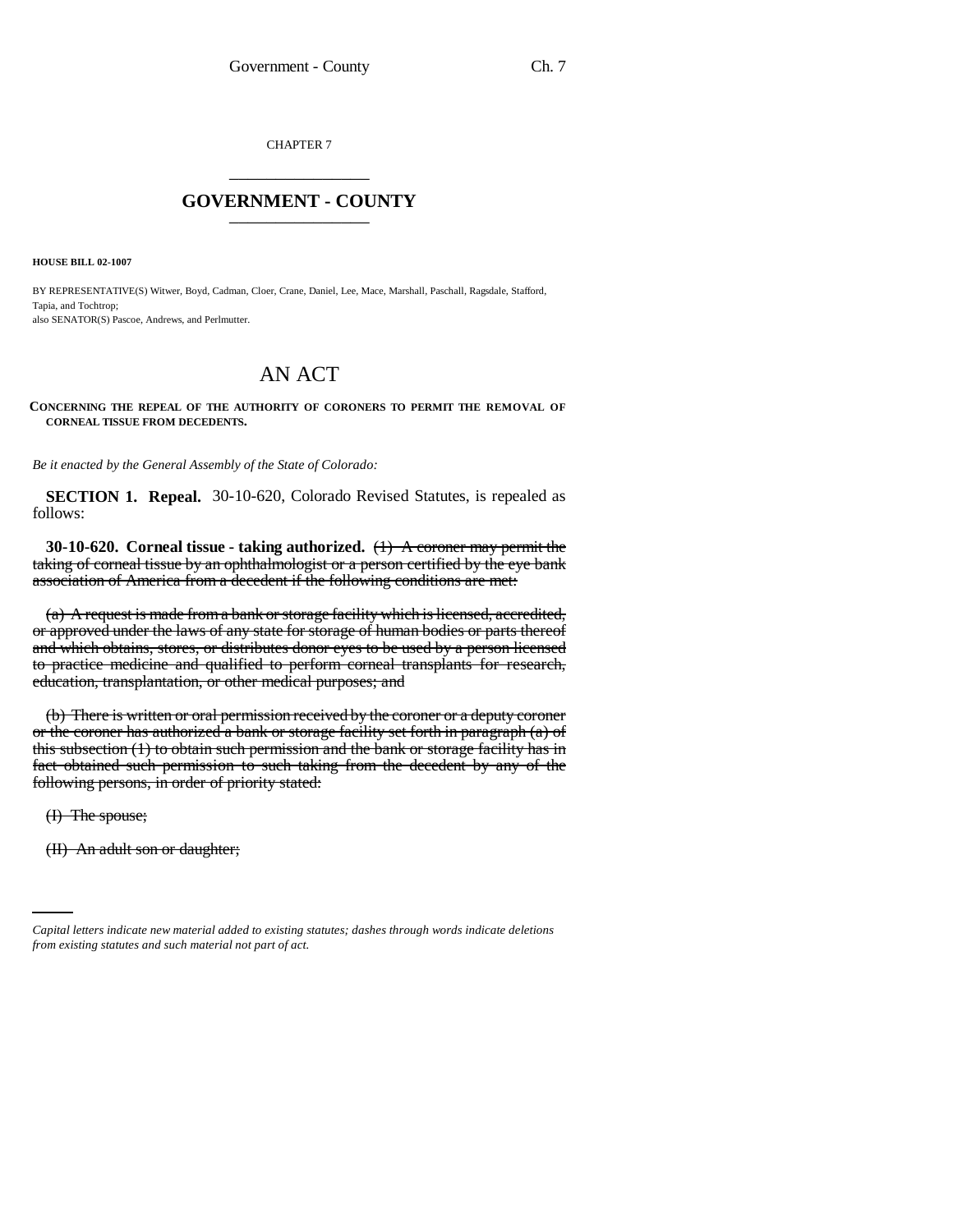(III) Either parent;

(IV) An adult brother or sister;

(V) A guardian of the person of the decedent at the time of his death; and

(c) The decedent from whom the corneal tissue is to be taken died under circumstances requiring an investigation, autopsy, or inquest pursuant to section 30-10-606; and

(d) The removal of corneal tissue in the coroner's opinion will not interfere with the subsequent course of an investigation or autopsy or alter the post-mortem facial appearance of the decedent.

(2) (a) If persons authorized to give permission under paragraph (b) of subsection (1) of this section cannot be located after reasonable attempts to find such persons have been made, in order of priority, and if such persons cannot be located within a reasonable period of time, the person authorized to receive such permission may inform the coroner of his inability to locate any such persons and the coroner may permit the taking of corneal tissue if the provisions of paragraphs (a), (c), and (d) of subsection (1) of this section are met.

(b) A person authorized under paragraph (b) of subsection (1) of this section to receive permission for the taking of corneal tissue shall document his efforts to locate any person authorized to give such permission, in order of priority, which documentation shall include, but not be limited to, the methods by which such attempts were made, the time and place of such attempts, and affidavits indicating such attempts. The documentation shall be retained by such person for a period of not less than three years after the taking of the corneal tissue from the decedent.

(3) (a) Any person who acts in good faith in accordance with the terms of this section shall not be liable for damages in any civil action or be subject to prosecution in any criminal proceeding for his act. No coroner or deputy coroner shall be liable for damages in any civil action or be subject to prosecution in any criminal proceedings for releasing the name of the decedent and any necessary information regarding the decedent necessary to accomplish the purposes of this section or for releasing the name of any person designated in paragraph (b) of subsection (1) of this section to a bank or authority specified in paragraph  $(a)$  of subsection  $(1)$  of this section, or for authorizing such bank or authority to take any action in accordance with the provisions of subsection (1) of this section, or for permitting the taking of corneal tissue from a decedent in accordance with the provisions of subsection (2) of this section. Whenever a copy of the affidavit required by paragraph (b) of subsection  $(2)$  of this section is filed with the coroner or deputy coroner the recitals of the eye bank or storage facility contained therein shall be accepted as accurate and valid without further inquiry or investigation by the coroner or deputy coroner and any act thereafter taken or permitted by the coroner or deputy coroner in reliance upon the statements contained within said affidavit shall satisfy the good faith requirements of the coroner or deputy coroner.

(b) Any person who fails to document his attempts as provided in paragraph (b) of subsection (2) of this section or who takes corneal tissue in violation of any of the